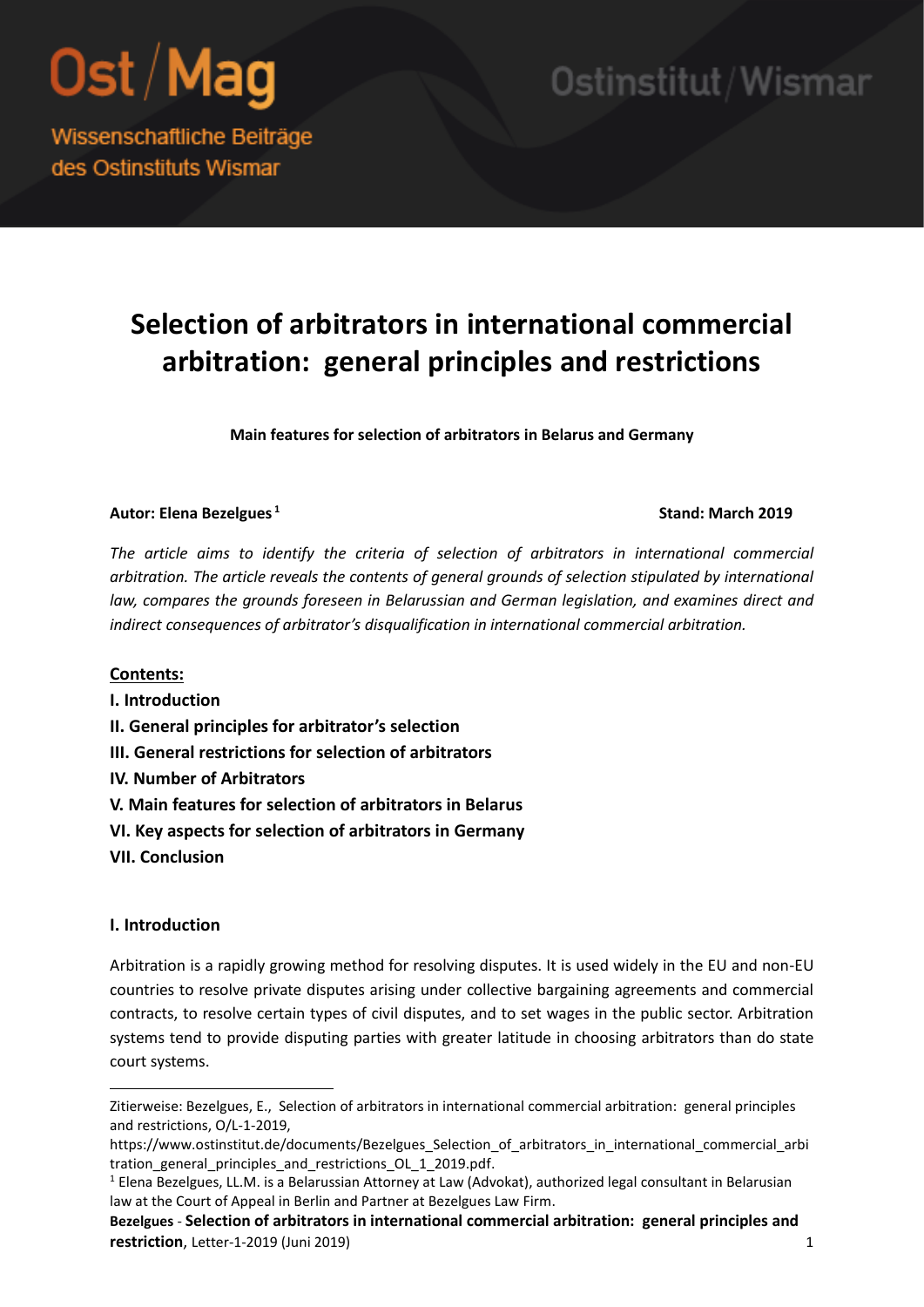**.** 

### Ostinstitut/Wismar

Wissenschaftliche Beiträge des Ostinstituts Wismar

> The arbitrator is the *sine qua non* of the arbitral process or good arbitrators are the key to «good arbitration». The process cannot rise above the quality of the arbitrator<sup>2</sup>. This statement describes the key role that the arbitrator plays in every arbitration. To a large extent the realization of the advantages of arbitration depends on the person appointed as arbitrator. Since arbitration is based on arbitration agreement, the parties are in principle free to choose their arbitrator. They can appoint any person with legal capacity to act as arbitrator. The diversity in the subject matter of potential disputes makes it impossible to identify the perfect arbitrator for all cases. There are, however, a number of issues the parties should consider in making their choice as certain qualifications are useful in the majority of cases. The parties or specific rules of law governing the arbitration may even determine conditions for any appointment.

> This article provides criteria for arbitrator selection, independence and impartiality of arbitrators, restrictions and exclusions for selection of arbitrators with comparative analyse doctrine and case law.

#### **II. General principles for arbitrator's selection**

The parties autonomy to select arbitrators of their own choosing, who they consider appropriate to their particular dispute, is an essential characteristic of arbitration. That autonomy is recognized and given effect by the Convention on the Recognition and Enforcement of Foreign Arbitral Awards<sup>3</sup> (hereinafter – New York Convention) and most arbitration statutes. When parties are unable to agree upon the identities of the arbitrator(s) for their dispute, both international rules and national laws provide selection of the arbitrator(s) by the parties' agreed arbitral institution or a national court.

In many international arbitrations' legislation, the parties are able to agree, either directly or indirectly, on the identity of the arbitrator(s) who will decide their dispute. This process is usually the simplest, most direct and best means of selecting an arbitrator, although it involves delicate legal and tactical considerations. Agreement on the identity of the arbitrator(s) can occur either in the parties' original arbitration clause, before any dispute arises, or in post-dispute negotiations during the course of the arbitral proceedings. The parties' agreement can be reached in direct discussions between the parties themselves, or indirectly, through discussions between the parties' legal advisers or partynominated arbitrators<sup>4</sup>. Moreover, most institutional rules grant parties broad autonomy to select the arbitrators in their arbitrations. For example, Model Law on International Commercial Arbitration<sup>5</sup>

<sup>2</sup> Mehren Von, *Concluding Remarks, the Status of the Arbitrator*. // ICC (edition). Kluwer Law International. Netherlands, 2012, p. 129.

<sup>3</sup> Convention on the Recognition and Enforcement of Foreign Arbitral Awards – New York, 1958. [Interactive. Viewed 21.03.2019]. Access through internet: <http://www.newyorkconvention.org/>.

<sup>4</sup> Lew Judith M., Mistelis Loukas A., Kröll S., *Comparative International Commercial Arbitration* //Kluwer Law International. Netherlands 2003, p. 225.

<sup>5</sup> The UNCITRAL Model Law on International Commercial Arbitration, 2016. [Interactive. Viewed 2019-03-21]. Access through internet: <https://www.uncitral.org/uncitral/publications/publications.html>.

**Bezelgues** - **Selection of arbitrators in international commercial arbitration: general principles and restriction**, Letter-1-2019 (Juni 2019) 2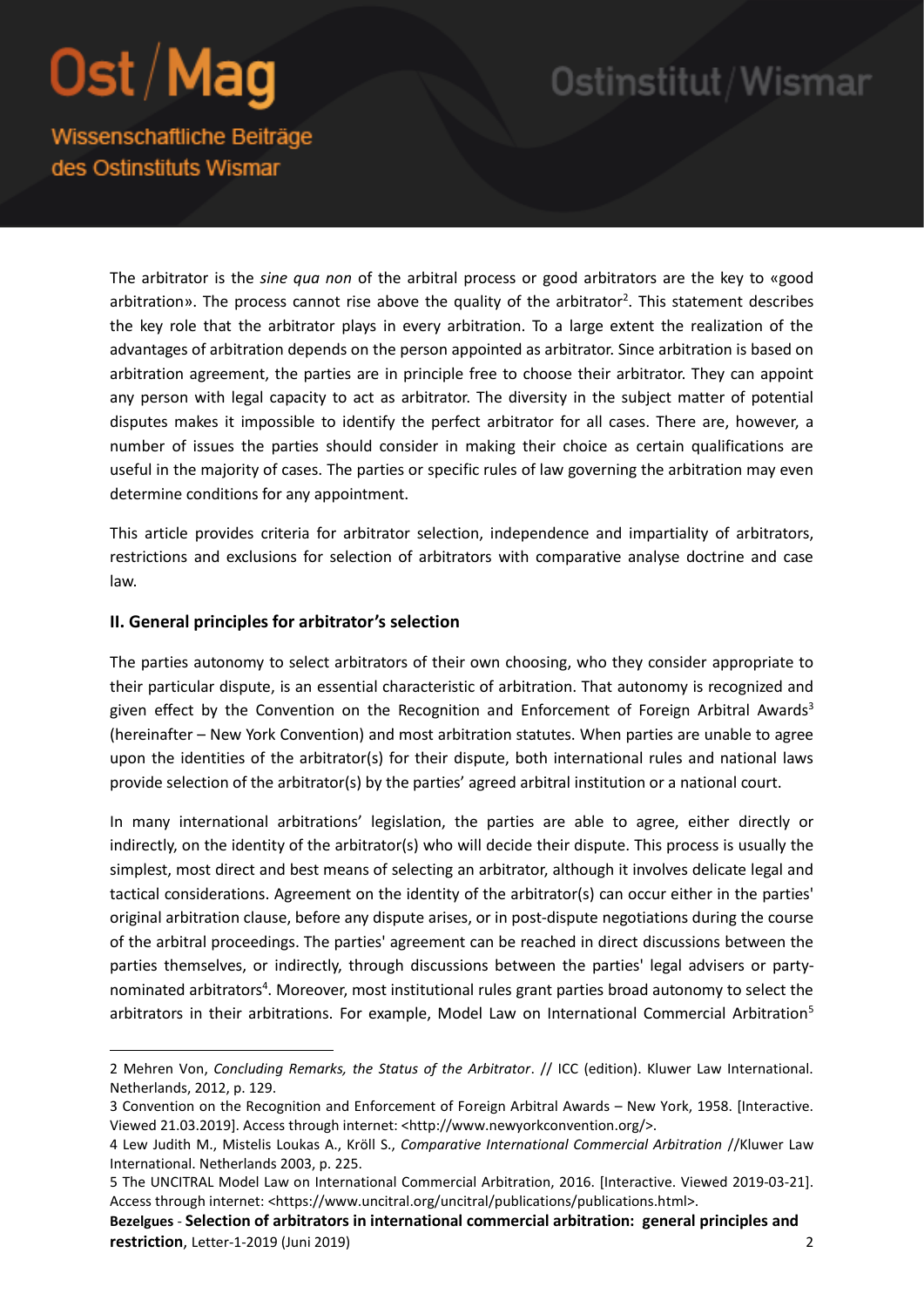**.** 

## Ostinstitut/Wismar

Wissenschaftliche Beiträge des Ostinstituts Wismar

> (hereinafter - UNCITRAL) or International Chamber of Commerce<sup>6</sup> (hereinafter - ICC) rules adopt the same general approach to selection of arbitrators.

> The freedom and responsibility for selecting the tribunal for every case are one of the distinguishing features of the arbitral process. Furthermore, critical issues in the selection and challenge of arbitrators are the arbitrators' independence and impartiality. Independence and impartiality are two different concepts. The terms are not interchangeable but are often used synonymously. It is possible to distinguish between independence and impartiality, for example, «an impartial arbitrator, by definition, is one who is not biased in favour of, or prejudiced against, a particular party or its case, while an independent arbitrator is one who has no close relationship—financial, professional, or personal—with a party or its counsel<sup>7</sup>. It is generally agreed that impartiality is primarily about an attitude of mind which as an abstract concept is difficult to measure, whereas independence is a necessary external manifestation of what is required as a prerequisite of that attitude and is an objective examination into the relationship between the parties and appointed arbitrators. This is summed up in Bishop and Reed's article: «an arbitrator who is impartial but not wholly independent may be qualified, while an independent arbitrator who is not impartial must be disqualified. In selecting party-appointed arbitrators in international arbitration, the absolutely inalienable and predominant standard should be impartiality»<sup>8</sup>.

> Most arbitration statutes impose requirements of impartiality on arbitrators. Likewise, Article 11 (2) of the ICC Rules<sup>9</sup> provides:

> *«[E]very arbitrator must be and remain impartial and independent of the parties involved in the arbitration».*

> The Rules also provide procedures for objections to proposed arbitrators and challenges to existing arbitrators to be submitted to, and decided by the ICC Court of Arbitration. Moreover, if party autonomy is the foundation of arbitration, then «justifiable doubts» standard adopted by most arbitral institutions should be respected. However, the question of independence and impartiality should not be left to the parties and the arbitral institutions to determine.

> Inasmuch, the arbitrator in a contested challenge will be informed of the grounds for the challenge, it

<sup>6</sup> ICC Rules of Arbitration, International Commercial Arbitration, 2017. [Interactive. Viewed 2019-03-21]. Access through internet: <https://cdn.iccwbo.org/content/uploads/sites/3/2017/01/ICC-2017-Arbitration-and-2014-Mediation-Rules-english-version.pdf.pdf>.

<sup>7</sup> Redfern and Hunter M., the Law and Practice of International Commercial Arbitration// *Sweet & Maxwell*, p.220.

<sup>8</sup> Bishop D. and Reed L., Practical Guidelines for Interviewing, Selecting and Challenging Party-Appointed Arbitrators in International Commercial Arbitration, *Arbitration International*. [Interactive. Viewed 2019-03-21]. Access through internet: http://www.kluwerarbitration.com/arbitration/arb/home/ipn/default.asp?ipn=9633>. 9ICC Rules of Arbitration <…>, Art. 11 (2).

**Bezelgues** - **Selection of arbitrators in international commercial arbitration: general principles and restriction**, Letter-1-2019 (Juni 2019) 3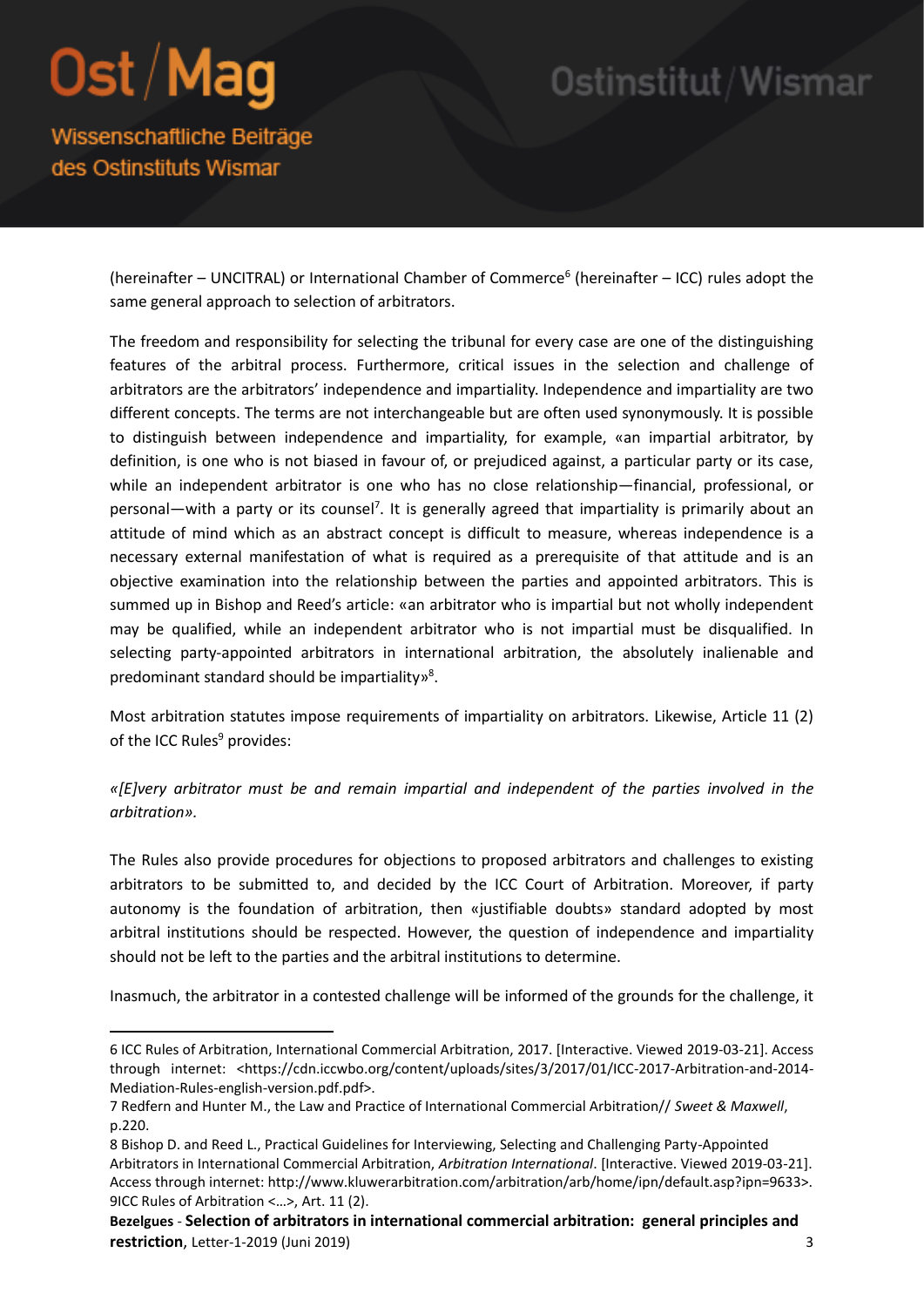### Ostinstitut/Wismar

Wissenschaftliche Beiträge des Ostinstituts Wismar

> is also important to understand how the arbitral institutions decide such challenges. Unfortunately, there is little concrete guidance on this point, and as a practical matter, it is difficult to imagine how such guidance could be given—which is one reason why the arbitrators themselves should embrace a comprehensive investigation and disclosure obligation, coupled with a general willingness to withdraw when challenged on a matter that has been disclosed. This difficulty was expressly acknowledged by the IBA Ethics for Arbitrators in International Commercial Disputes<sup>10</sup> (hereinafter  $-$ IBA Ethics) and the IBA Guidelines on Conflicts of Interest in International Arbitration  $11$ (hereinafter – IBA Guidelines). According to the Article 1 of the IBA Ethics arbitrators proceed diligently and efficiently to provide the parties with a just and effective resolution of their disputes, and shall be and shall remain free from bias<sup>12</sup>. The IBA Ethics elaborate on the basic principle with relatively general provisions regarding substantive standards of impartiality, disclosure, communications with parties and fees $^{13}$ .

> The fundamental rule of the IBA Guidelines is that: «every arbitrator shall be impartial and independent of the parties at the time of accepting an appointment to serve and shall remain so during to entire arbitration proceeding until the final award has been rendered... $v^{14}$ . This principle applies to every arbitrator, adopting the same standard for co-arbitrators and presiding arbitrators. Moreover, arbitrator's obligation to be impartial and independent should extend even during the period that the award may be challenged but has decided against this.

The is a general principle, which is provided in the Article 2 of the IBA Guidelines:

*«[A]n arbitrator shall decline to accept an appointment or, if the arbitration has already been commenced, refuse to continue to act as an arbitrator if he or she has any doubts as to his or her ability to be impartial or independent».* 

The same principle applies if facts or circumstances exist, or have arisen since the appointment, that, from a reasonable third person's point of view having knowledge of the relevant facts, give rise to justifiable doubts as to the arbitrator's impartiality or independence, unless the parties have accepted the arbitrator in accordance with the requirements set out in General Standard.<sup>15</sup>.

Analysing court practice, the issue of independence and impartiality of an arbitrator is a question

**.** 

<sup>10</sup> IBA Ethics for Arbitrators in International Commercial Disputes, 1987 [Interactive. Viewed 2019-03-21]. Access through internet:< https://www.trans-lex.org/701100/\_/iba-rules-of-ethics-for-internationalarbitrators-1987>.

<sup>11</sup> IBA Guidelines on Conflicts of Interest in International Arbitration approved on 23 October 2014 by the Council of the International Bar Association [Interactive. Viewed 2019-03-21]. Access through internet: <http://www.ibanet.org/ENews\_Archive/IBA\_July\_2008\_ENews\_ArbitrationMultipleLang>.

<sup>12</sup> IBA Ethics for Arbitrators <…>, Article 1.

<sup>13</sup> Born G., *International Commercial Arbitration 2348* // Kluwer Law International. Netherlands, 2012, p.132. 14 IBA Guidelines on Conflicts of Interest in International Arbitration<…>, Article 1.

<sup>15</sup> IBA Guidelines on Conflicts of Interest in International Arbitration<…>, Article 2.

**Bezelgues** - **Selection of arbitrators in international commercial arbitration: general principles and restriction**, Letter-1-2019 (Juni 2019) 4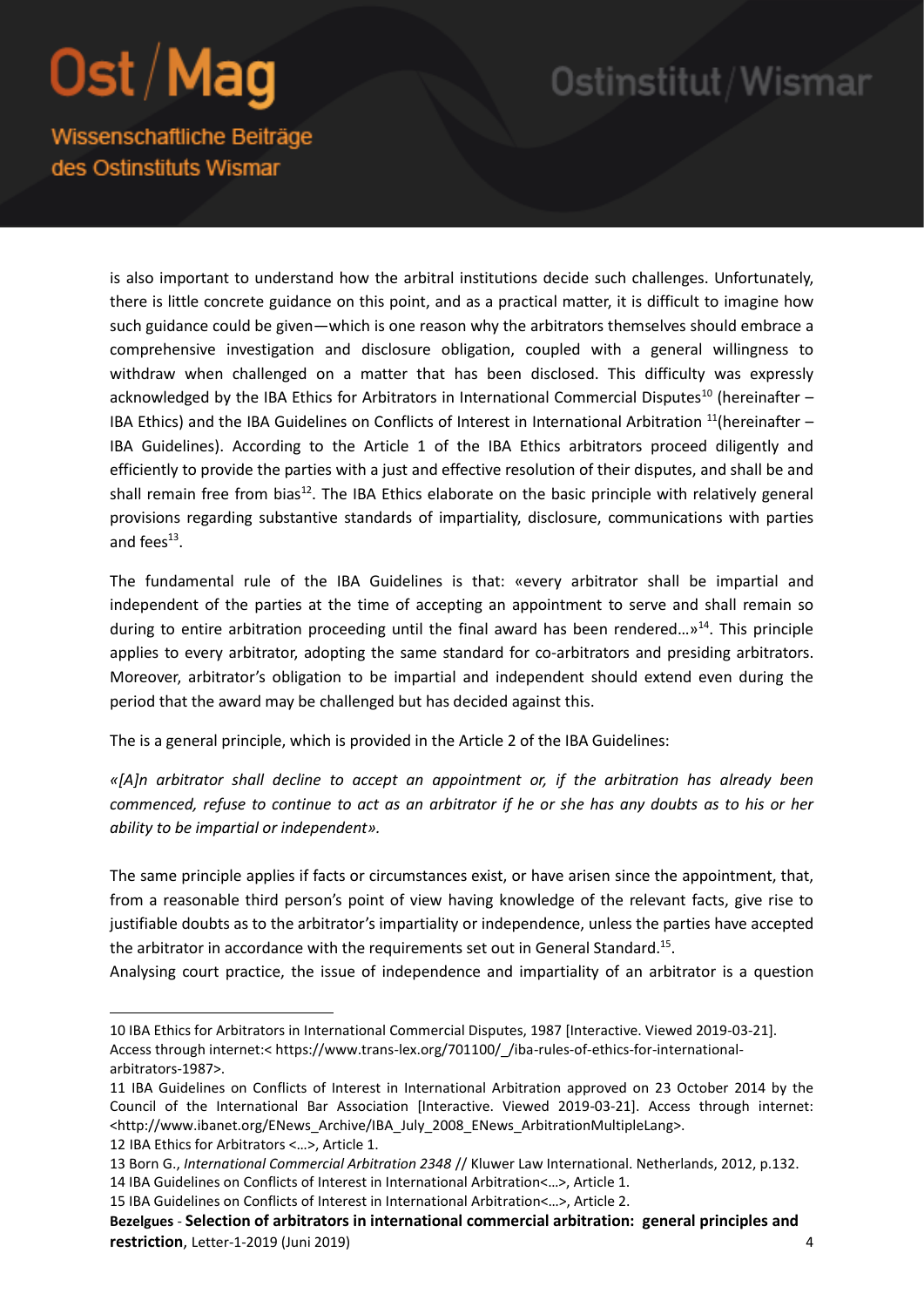### Ostinstitut/Wismar

Wissenschaftliche Beiträge des Ostinstituts Wismar

> over which, courts enjoy full power of review. It is only possible to challenge an arbitrator on the reasonable grounds of lack impartiality or independence.

> For example, in *AT&T* case, an eminent international lawyer and arbitrator was appointed tribunal chairman in an ICC arbitration. The tribunal issued two partial awards before *AT&T* became aware that the chairman was a non-executive director of a competitor company of *AT&T*. The competitor company also had been a disappointed bidder for the contract out of which the arbitration arose. *AT&T* lodged a challenge with the ICC based on the chairman's alleged lack of independence. The ICC rejected the challenge. The tribunal issued a third partial award. Since London was the seat of the arbitration, *AT&T* commenced legal proceedings pursuant to England's Arbitration Act to revoke the chairman's appointment and set aside the awards $^{16}$ .

> The Nidera v. Leplatre judgment of the Paris Court of Appeal on December 16, 2010<sup>17</sup>, illustrates a widely known judgment that renders pointless the arbitrator's duty to disclose. The claimant argued that one co-arbitrator had not disclosed that he was the chairman of a professional association of which the defendant was a member. The Court of Appeal found that this situation was publicly known by all involved in agricultural trade, including the applicant, and underlined that the defendant was one among the eight hundred competing members of the professional association chaired by the coarbitrator. As a consequence, claimant's objection to the regularity of the constitution of the arbitral tribunal as a ground for annulment of the award was rejected. The situation was close to giving rise to an estoppel as the Court of Appeal remarked that Nidera had not challenged the chairman of the tribunal during the arbitration proceedings in spite of this publicly known fact. Another example is when the relationship is trivial and no disclosure is needed, such as in Tecso case<sup>18</sup>, where the chairman of the Arbitral Tribunal was a friend on Facebook of the defendant's counsel. The Court of Appeal held that this circumstance had no bearing on the arbitrator's independence or impartiality.

#### **III. General restrictions for selection of arbitrators**

**.** 

Many arbitration clauses provide restrictions concerning selection of arbitrators, such as nationality, age, qualifications, language requirements specific knowledge and others. These limits can arise from the arbitration agreement, international arbitration conventions and national law. For example, under the Swedish Arbitration Act 1999<sup>19</sup>. Anyone who enjoys full legal capacity in regard to his actions and

<sup>16</sup> Kednall J., Barristers, Independence and Disclosure Revisited// *16 Arbitration International*, p. 235.

<sup>17</sup> Paris Court of Appeal. *Nidera v. Leplatre judgment of the Paris Court of Appeal (16 December 2010)// D. Bensaude, Chronique en droit de l'arbitrage, Gazette du Palais*, 15-17 May 2011, p. 13.

<sup>18</sup> Paris Court of Appeal. *Tecso v. Neoelectra Group. Cour d'appel [CA] [regional court of appeal] Paris, June 2, 1989, 1991 REV. ARB*. 87. [Interactive. Viewed 2019-03-21]. Access through internet: <http://www.cabinetcastellane-avocats.fr/pdf/2011-10-01-french-case-law-annual-report.pdf>.

<sup>19</sup>Swedish Arbitration Act 1999 with revisions on 21 November 2018. [Interactive. Viewed 2019-03-21]. Access through internet: <https://sccinstitute.com/about-the-scc/news/2018/revised-swedish-arbitration-act-in-2019/>.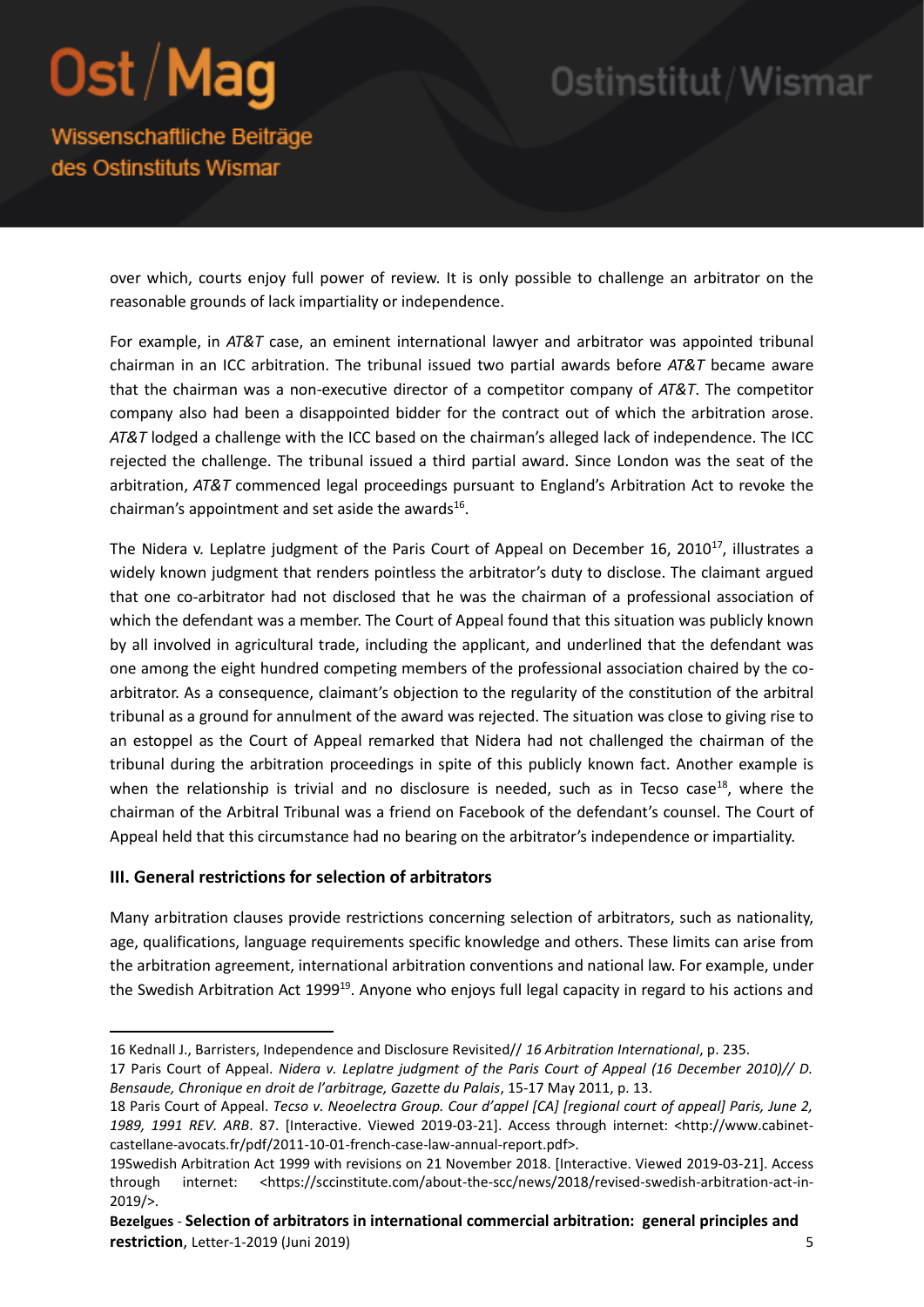## Ostinstitut/Wismar

Wissenschaftliche Beiträge des Ostinstituts Wismar

> his property are capable of being an arbitrator, i.e. you must be at least 18 years old and you cannot have a trustee or be bankrupt. In addition, the arbitrator must be independent of the parties.

> According to the Article 871 (2) of the Greek Code of Civil Procedure<sup>20</sup>, as arbitrators may not be appointed (a) persons that have no legal capacity or have limited legal capacity, (b) persons deprived of their citizen right to vote and to be elected due to a prior criminal conviction, (c) legal entities. In addition, the Greek Code of Civil Procedure provides for certain conditions and limitations regarding the appointment of acting judges as arbitrators<sup>21</sup>. Further to said explicit restrictions it is unanimously accepted in case law and legal literature under the principle *nemo iudex in causa sua* and the maxim of fair trial that a person may not be validly appointed as arbitrator in a dispute involving his own interests.

> French law imposes few requirements on arbitrators, none of which relate to the arbitrators' nationality or professional qualifications. Specifically, the Article 1450 of the French Code of Civil Procedure<sup>22</sup> provides that only natural persons having full capacity can act as arbitrators in domestic arbitration proceedings. Hovewer, legal persons, if designated in the arbitration agreement, can only administer the arbitration. The French Code of Civil Procedure also lays down a requirement of independence and impartiality, applicable in both domestic and international arbitration<sup>23</sup>.

> In view of the foregoing, the principle of party autonomy enables the parties to choose persons with relevant expert knowledge and experience as arbitrators. Or, if they do not have time or lack willingness to act, they may let an arbitration tribunal decide for them<sup>24</sup>. Additionally, arbitrators shall have a good knowledge of the language of the arbitration proceedings. Arbitrators shall have appropriate expertise, education and experience. Besides these qualifications, arbitrators must be independent and impartial during arbitration. In the case that arbitrators are not independent and impartial during the arbitration proceedings, they may be challenged by the parties.

#### **IV. Number of Arbitrators**

**.** 

Many international arbitration agreements provide for arbitration by three arbitrators. Typically, each party (in a two-party dispute) nominates an arbitrator and the two party-nominated arbitrators (or «co-arbitrators») endeavour to agree upon a presiding arbitrator. Where the co-arbitrators are unable to reach agreement, an «appointing authority» is delegated authority to select the presiding

**Bezelgues** - **Selection of arbitrators in international commercial arbitration: general principles and restriction**, Letter-1-2019 (Juni 2019) 6

<sup>20</sup>Greek Code of Civil Procedure, Book VII. Amended by Law 2331/1995. [Interactive. Viewed 2019-03-21]. Access through internet: <https://www.uv.es/medarb/observatorio/leyes-arbitraje/europa-resto/grecia-ccpdomestic-arbitration.pdf>.

<sup>21</sup>Greek Code of Civil Procedure <…>, Article 871A.

<sup>22</sup>French Code of Civil Procedure, 14 May 1981. [Interactive. Viewed 2019-03-21]. Access through internet: <https://www.jus.uio.no/lm/france.arbitration.code.of.civil.procedure.1981/doc.html>. 23French Code of Civil Procedure <…>, Article 1456.

<sup>24</sup>Redfern A., Hunter M. *International Arbitration*. Oxford: Oxford University Press, 2015, p.34.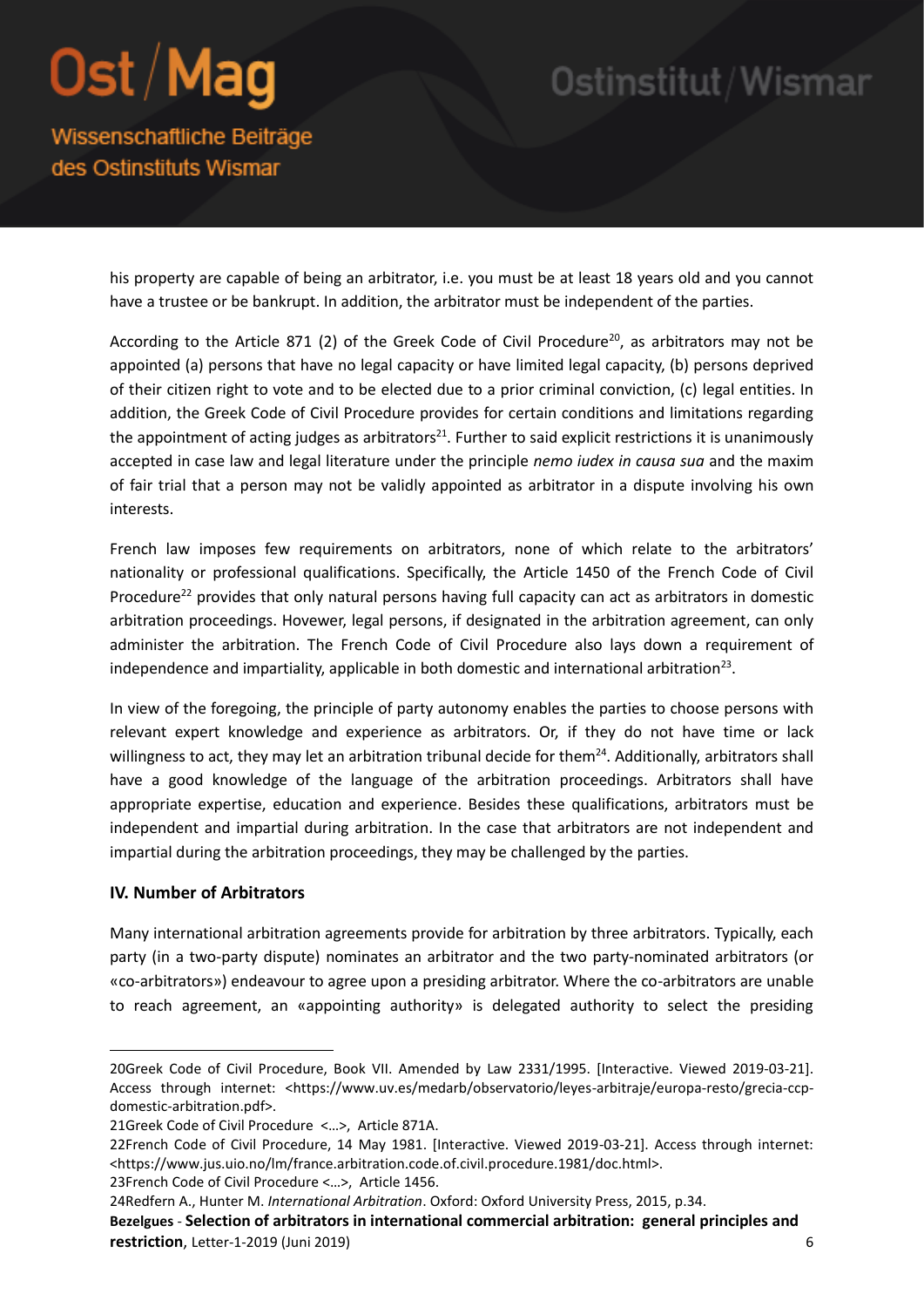## Ostinstitut/Wismar

Wissenschaftliche Beiträge des Ostinstituts Wismar

> arbitrator. In practice, other numbers of arbitrators are extremely rare in international arbitration since they are invariably impractical and unsuitable for most cases.

> As a rule of thumb, it can be said that in common law countries there exists a certain preference for a sole arbitrator while in civil law countries a three-member tribunal is the preferred method. Sole arbitrators have the major advantage of costing less than a three-member tribunal. The parties only have to pay for one arbitrator instead of three. This is an important consideration in small and medium sized cases. Moreover, a sole arbitrator is potentially faster than a three-member tribunal. It is not necessary to co-ordinate the busy schedules of three arbitrators to find time for a hearing and there is no danger of a party appointed arbitrator trying to delay the proceedings. More importantly, a sole arbitrator will undoubtedly avoid the natural tendency of a tribunal with arbitrators appointed by the parties to reach a compromise solution $25$ .

> In institutional rules this is often only a presumption from which the institution may deviate where it is appropriate. For example, the ICC Rules provide in Article 12 (2):

> *«[W]here the parties have not agreed upon the number of arbitrators, the Court shall appoint a sole arbitrator, save where it appears to the Court that the dispute is such as to warrant the appointment of three arbitrators»<sup>26</sup> .*

> Thus, in roughly 40% of ICC arbitrations, the parties' arbitration agreement provides for a sole arbitrator<sup>27</sup>.

> However, the decision-making process in tribunals with five or more members is cumbersome and expensive. Co-ordinating the busy schedule of five or more arbitrators, who all have to be paid for by the parties, involves considerable administrative effort and inevitable delays. Therefore, tribunals with more than three arbitrators are only appropriate in very exceptional circumstance where the number or type of parties involved and the amount in dispute justify such efforts.

> Furthermore, the corollary of the parties' autonomy to agree upon an arbitrator, or on mechanisms for selecting an arbitrator, is that these mechanisms must then be complied with. If an arbitrator is selected in a way that does not comply with the parties' contractual procedures, then his or her appointment is potentially invalid, subjecting the arbitrator to challenge and resulting award to possible annulment and non-recognition<sup>28</sup>.

#### **V. Main features for selection of arbitrators in Belarus**

There are no restrictions with regard to the parties' autonomy to select arbitrators. Any person can be

1

**Bezelgues** - **Selection of arbitrators in international commercial arbitration: general principles and restriction**, Letter-1-2019 (Juni 2019) 7

<sup>25</sup>Lew Judith M., Mistelis Loukas A., Kröll S., Comparative <…>, p. 228.

<sup>26</sup> ICC Rules of Arbitration <…>, Art. 12 (2).

<sup>27</sup>Lew Judith M., Mistelis Loukas A., Kröll S., Comparative <…>, p. 230.

<sup>28</sup>Lew Judith M., Mistelis Loukas A., Kröll S., Comparative <…>, p. 231.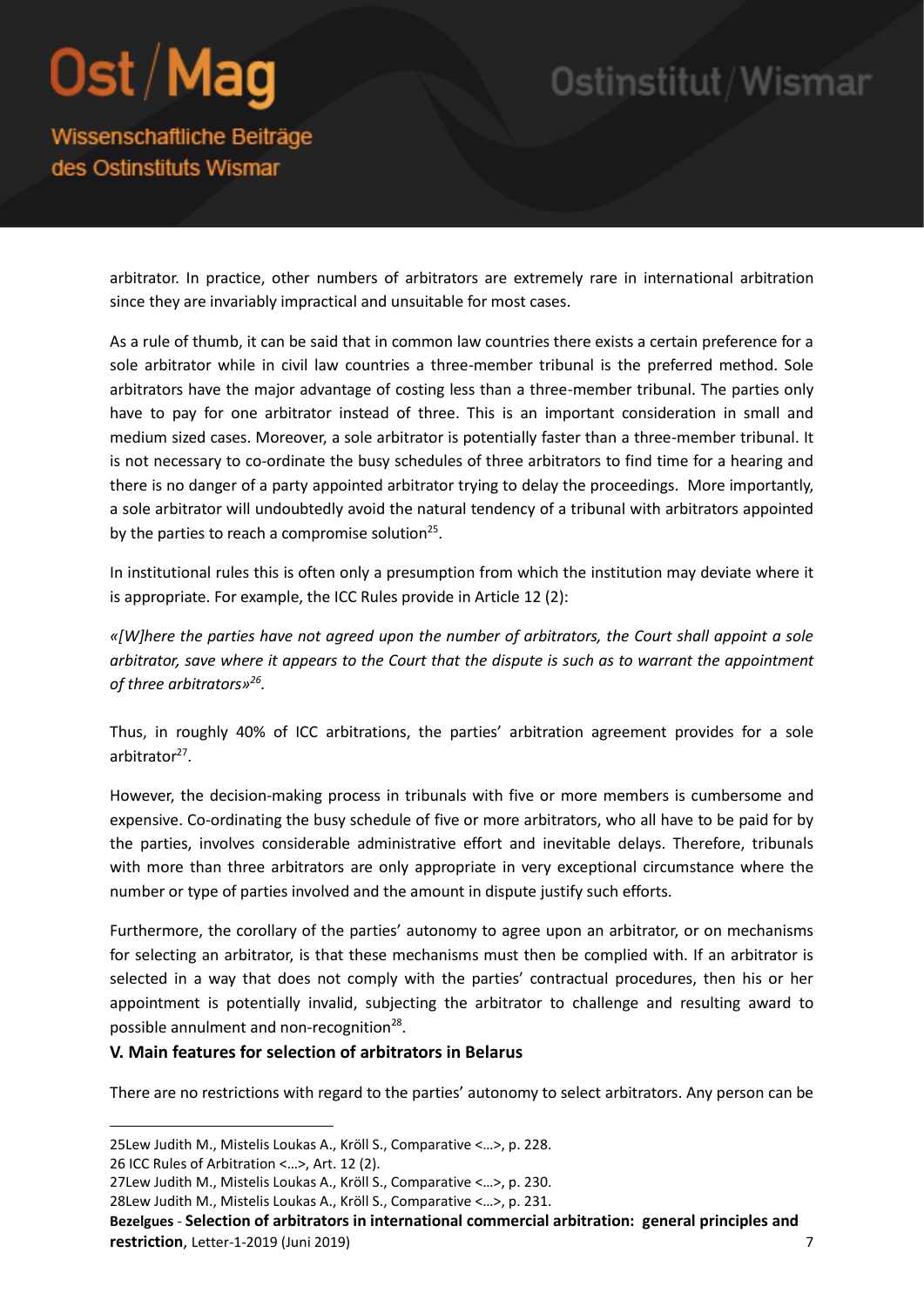### Ostinstitut/Wismar

Wissenschaftliche Beiträge des Ostinstituts Wismar

> selected as an arbitrator. The general rule is that an arbitrator has to be impartial and independent. According to the Article 17 of the IAC Rules<sup>29</sup>, an arbitrator must be a capable person, chosen by the parties to the dispute with their agreement or appointed in by means of an established process to resolve the dispute. No one may be deprived of the right to become an arbitrator because of his nationality or citizenship, unless the parties agreed otherwise.

> However, Article 13 of the Law «On arbitration courts»<sup>30</sup> establishes the following restrictions in regard to the arbitrators in domestic arbitration:

> *«[T]he sole arbitrator must have a law degree and at least three years' experience in the legal profession. When there is a panel of arbitrators, however, the Chairman of the arbitral tribunal must*  have a law degree and at least three years' experience in the legal profession, while the other *arbitrators must have completed higher education and at least three years' work experience».*

> Furthermore, the following persons cannot be arbitrators<sup>31</sup>: a)public servants, including those who exercise powers of a judge in court; b) persons who are incapable or partially capable; c) persons with a criminal record; and d) former judges of the court, prosecutors, members of the Internal Affairs bodies, members of the Investigative Committee of the Republic of Belarus, members of State Security agencies, members of State Security bodies, employees of the State Control Committee of Belarus, tax and customs authorities, other public servants, private notaries or lawyers who were withdrawn from their positions on the grounds that they were incompatible with their professional activities – within three years from the date of the relevant decision – unless otherwise stipulated by legislative acts of the Republic of Belarus.

> Additional requirements for the arbitrators may be determined by the regulations of the permanent court of arbitration and the arbitration agreement. Such additional requirements to the arbitrators are established in the Article 5 (2) of the IAC Rules<sup>32</sup>: only capable persons (with consent) who have sufficient training and the necessary personal qualities can be selected (appointed) as arbitrators .

> If the parties' chosen method for selecting arbitrators fails, such appointment of arbitrators has to be made by the Chairman of the permanent court of arbitration. Upon appointment of an arbitrator, the Chairman of the permanent acting international arbitration court or the President of the Belarusian

**.** 

<sup>29</sup>Rules of The International Arbitration Court at the BelCCI Approved by the Resolution of the BCCI on 17 March 17 2011 as amended and added on 10 November 2017. [Interactive. Viewed 2019-03-21]. Access through internet: <https://iac.by/en/rules/>.

<sup>30</sup>Law of the Republic of Belarus «On arbitration courts» №279-3 on 9 July 1999 as amended and added on 01 July 2014. [Interactive. Viewed 2019-03-21]. Access through internet:

<sup>&</sup>lt;https://iac.by/en/lawonarbitrationcourt>.

<sup>31</sup>Sysouev T.,Khrapoutski A., *Belarus: International Arbitration 2018.* The ICLG to: International Arbitration Laws and Regulations. Global Legal Group Ltd, London, p. 115.

<sup>32</sup>Rules of The International Arbitration Court at the BelCCI <…>, Art. 5 (2).

**Bezelgues** - **Selection of arbitrators in international commercial arbitration: general principles and restriction**, Letter-1-2019 (Juni 2019) 8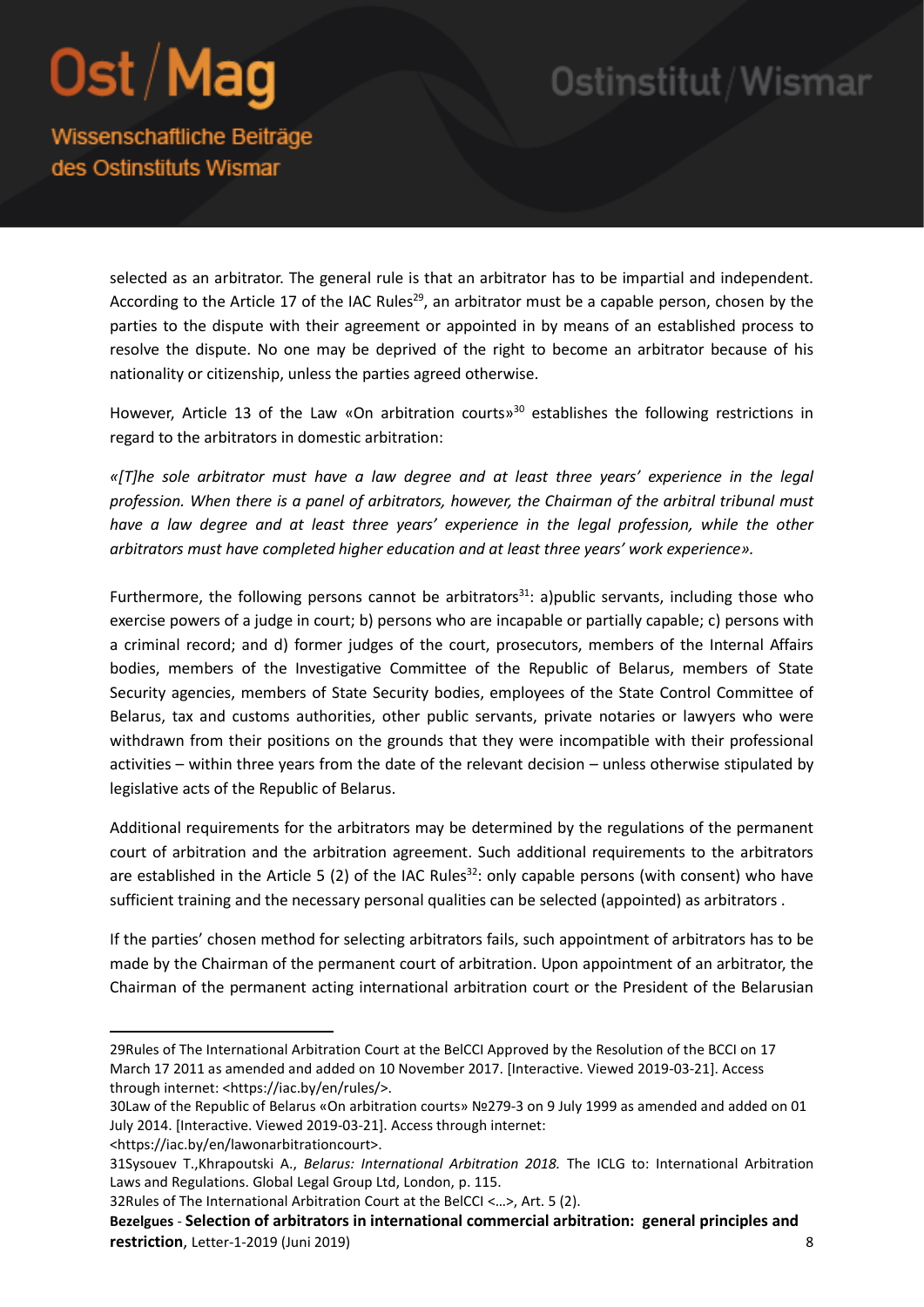### Ostinstitut/Wismar

### Wissenschaftliche Beiträge des Ostinstituts Wismar

Chamber of Commerce and Industry takes into account all the requirements for appointing an arbitrator, including that the arbitrator be qualified, independent and impartial. Such decision is not subject to appeal<sup>33</sup>.

An arbitrator shall disclose any circumstances that may give rise to justifiable doubts as to his/her impartiality or independence. A challenge to an arbitrator may be declared only if there are circumstances causing grounded doubts in respect of his/her impartiality or independence, or when he/she does not possess a qualification stipulated by the agreement between the parties. The party may declare a challenge to an arbitrator, appointed by such party or with participation of such party in his/her appointment, only in connection with the circumstances which have become known to it after his/her appointment<sup>34</sup>.

#### **VI. Key aspects for selection of arbitrators in Germany**

The parties are free to agree on a procedure of appointing the arbitrator(s) and there are hardly any restrictions as to the person of the arbitrator unless circumstances exist that give rise to justifiable doubts as to his impartiality or independence or if he/she does not possess qualifications agreed to by the parties. Futhermore, Article 1036 of the German Code of Civil Procedure (hereinafter - ZPO) obliges the arbitrator to disclose without delay any circumstances likely to give rise to doubts as to his impartiality or independence<sup>35</sup>. This duty applies during the whole arbitral process, from his appointment until the rendering of the award.

The DIS Rules 2018 provide for a similar obligation as detailed in Article 9.1. Also, according to this provision $36$ :

*«[E]very arbitrator shall be impartial and independent of the parties throughout the entire arbitration and shall have all of the qualifications, if any, that have been agreed upon the parties».*

Article 1035 (2) ZPO provides for a default procedure in case the parties' chosen method for selecting arbitrators fails or in the absence of any agreement on the appointment of the arbitrators<sup>37</sup>. Lacking an agreement on the number of arbitrators, the arbitral tribunal shall consist of three arbitrators, whereby each party shall appoint one arbitrator, and the two arbitrators shall appoint the third

**.** 

<sup>33</sup>Rules of The International Arbitration Court at the BelCCI <…>, Art. 17.

<sup>34</sup>Sysouev T.,Khrapoutski A., *Belarus: International Arbitration 2018* <…>, p. 116.

<sup>35</sup>Code of Civil Procedure on 5 December 2005 with amendments dated 10 October 2013. Bundesgesetzblatt (BGBl., Federal Law Gazette). [Interactive. Viewed 2019-03-21]. Access through internet: <https://www.gesetze-im-internet.de/englisch\_zpo/englisch\_zpo.html>, Art. 1036.

<sup>36</sup>DIS Arbitration Rules of the German Arbitration Institute, 2018. [Interactive. Viewed 2019-03-21]. Access through internet: <http://www.disarb.org/upload/varia/180119\_DIS\_NewRules\_EN.PDF>, Art. 9.1. 37Code of Civil Procedure <…>, Art. 1035(2).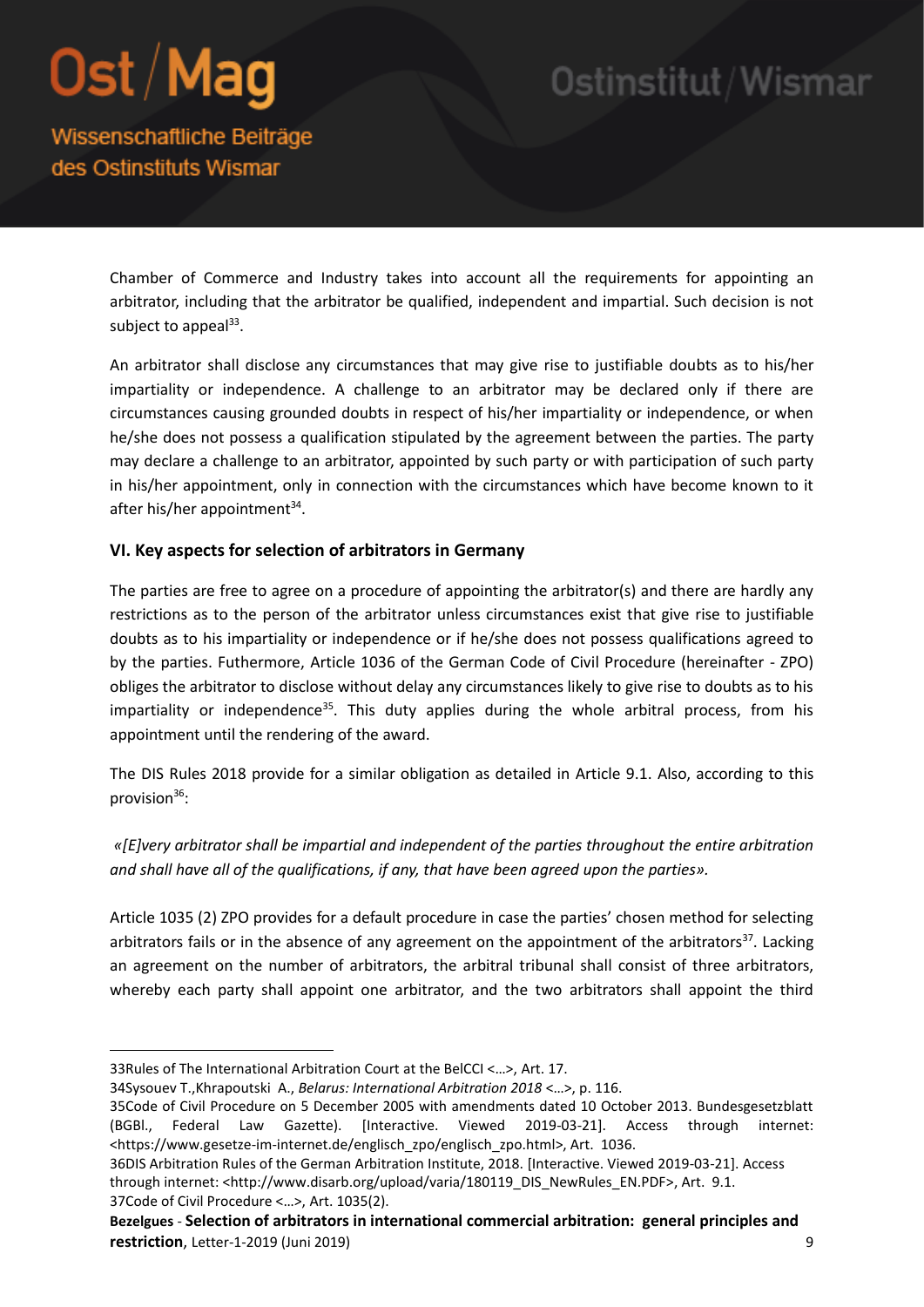## Ostinstitut/Wismar

Wissenschaftliche Beiträge des Ostinstituts Wismar

arbitrator who shall preside over the arbitral tribunal<sup>38</sup>.

According to the Article 10.2 of the DIS Rules <sup>39</sup>if the parties have not agreed upon the number of arbitrators, any party may submit a request to the DIS that the arbitral tribunal be comprised of a sole arbitrator. The Arbitration Council of the DIS shall decide on such request after the consultation with the other party. If no such request has been made, the arbitral tribunal shall be comprised of three arbitrators.

Moreover, every arbitrator shall be appointed by the DIS even when such arbitrator has been nominated by a party or by co-arbitrators<sup>40</sup>.

It is notable that Article 1035 (5) ZPO <sup>41</sup>states that in case of appointment of a sole or third arbitrator by the court, it shall take into account the advisability of appointing an arbitrator of a nationality other than those of the parties. Without explicitly referring to international arbitration proceedings, this rule is only expedient if the parties have different nationalities.

Moreover, the courts decide upon request of a party on the challenge of an arbitrator unless the challenged arbitrator withdraws from his office or the other party agrees to the challenge, and provided that any procedure agreed upon by the parties or the arbitral tribunal's obligation to decide on the challenge is not successful<sup>42</sup>.

#### **VII. Conclusion**

Choosing the «right arbitrator» is critical, not just for the interests of the parties but also as regards the efficiency and legitimacy of the whole arbitration system. Arbitrators are decision-makers charged with settling disputes that are complex and multi-layered.

Parties are free to select the arbitrators, and in doing so, they will consider not only their technical expertise but also scrutinize any visible predispositions towards certain types of interests. Most institutional rules grant parties broad autonomy to select the arbitrators in their arbitrations, such as UNCITRAL or ICC. Furthermore, they impose requirements of impartiality and independence on arbitrators. Moreover, there are similar provisions in Belarussian and German legislation, which provide that an arbitrator has to be impartial and independent.

Analysing court practice, the issue of independence and impartiality of an arbitrator is a question over which, courts enjoy full power of review. It is only possible to challenge an arbitrator on the reasonable grounds of lack impartiality or independence.

**.** 

- 41Code of Civil Procedure <…>, Art. 1035(5).
- 42Code of Civil Procedure <…>, Art. 1037(2).

**Bezelgues** - **Selection of arbitrators in international commercial arbitration: general principles and restriction**, Letter-1-2019 (Juni 2019) 10

<sup>38</sup>Code of Civil Procedure <…>, Art. 1034 (1).

<sup>39</sup>DIS Arbitration Rules <…>, Art. 10.2.

<sup>40</sup>DIS Arbitration Rules <…>, Art. 13.1.